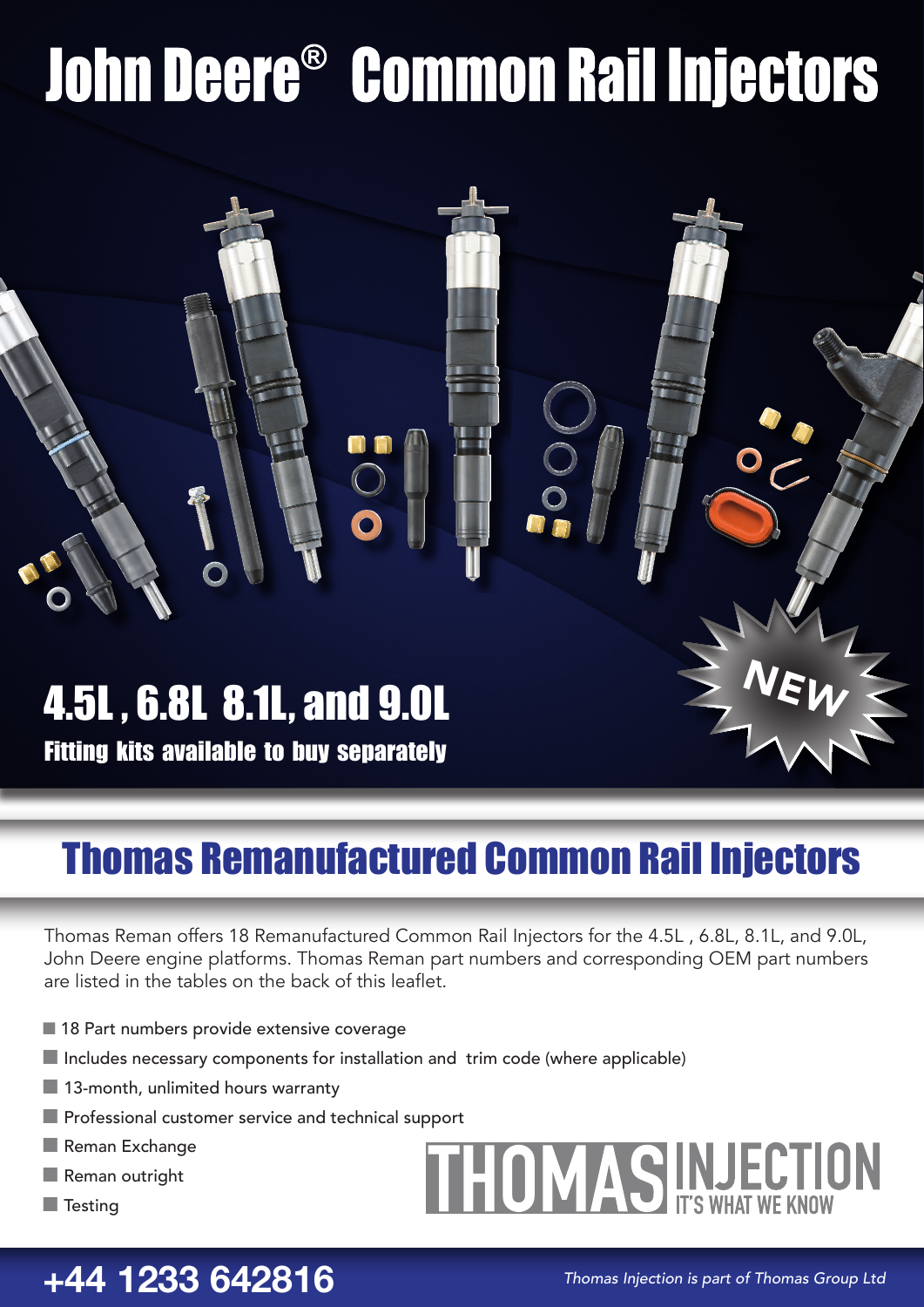# Thomas Remanufactured Common Rail Injectors

| <b>AP PART</b><br><b>NUMBER</b> | <b>APPLICATION</b>             | <b>OEM PART NUMBER</b>                                      |
|---------------------------------|--------------------------------|-------------------------------------------------------------|
| AP50900TR                       | 8.1L John Deere<br><b>HPCR</b> | RE524361, RE518726,<br>SE501936, 095000-5150<br>095000-7560 |
| AP50901TR                       |                                | RE524368, RE501010,<br>SE501940, 095000-0550                |
| AP50902TR                       |                                | RE524360, SE501935<br>095000-5230                           |
| AP50903TR                       |                                | RE524362, RE518725<br>RE504181, SE501937,<br>095000-5160    |
| AP50904TR                       |                                | RE524369, SE501941<br>095000-0540                           |
| AP50905TR                       |                                | RE524364, RE518723,<br>SE501939, 095000-5190                |



| <b>6.8L and</b><br><b>4.5L</b>  |                                                  |                                                          |  |  |
|---------------------------------|--------------------------------------------------|----------------------------------------------------------|--|--|
| <b>AP PART</b><br><b>NUMBER</b> | <b>APPLICATION</b>                               | <b>OEM PART NUMBER</b>                                   |  |  |
| AP52904TR                       | 6.8L and 4.5L<br>John Deere<br><b>HPCR</b>       | RE546780, RE533454,<br>RE532216, SE501934<br>095000-6880 |  |  |
| AP52905TR                       | 6.8L<br>John Deere<br><b>HPCR</b>                | RE534111, RE533505,<br>SE501933, 095000-7150             |  |  |
| AP52907TR                       | $6.8$ L and $4.5$ L<br>John Deere<br><b>HPCR</b> | RE545562, RE543351<br>SE502671, 095000-0590              |  |  |
| <b>6.8L and</b><br><b>4.5L</b>  |                                                  |                                                          |  |  |
| <b>AP PART</b>                  | A DDI IC ATIONI                                  | <b>IN ADED</b>                                           |  |  |

| .<br><b>NUMBER</b> | <b>APPLICATION</b>                         | <b>OEM PART NUMBER</b>                                   |
|--------------------|--------------------------------------------|----------------------------------------------------------|
| AP52902TR          | 6.8L and 4.5L<br>John Deere<br><b>HPCR</b> | RE546784, RE531209,<br>RE530362, SE501925<br>095000-6310 |
| AP52903TR          |                                            | RE546783, RE531210,<br>RE530361, SE501928<br>095000-6320 |

#### www.dieselpartsdirect.co.uk

| 9.01 |
|------|
|------|

| <b>AP PART</b><br><b>NUMBER</b> | <b>APPLICATION</b>             | <b>OEM PART NUMBER</b>                                   |
|---------------------------------|--------------------------------|----------------------------------------------------------|
| AP51900TR                       | 9.9L John Deere<br><b>HPCR</b> | RE546776, RE528407,<br>RE529149, SE501947<br>095000-6480 |
| AP51901TR                       |                                | RE543605, RE543352,<br>SE502556, 095000-0610             |
| AP51902TR                       |                                | RE546777, RE528408<br>RE529151, SE501948<br>095000-6471  |
| AP51903TR                       |                                | RE543606, RE543354<br>SE502557, 095000-0600              |



### **+44 1233 642816**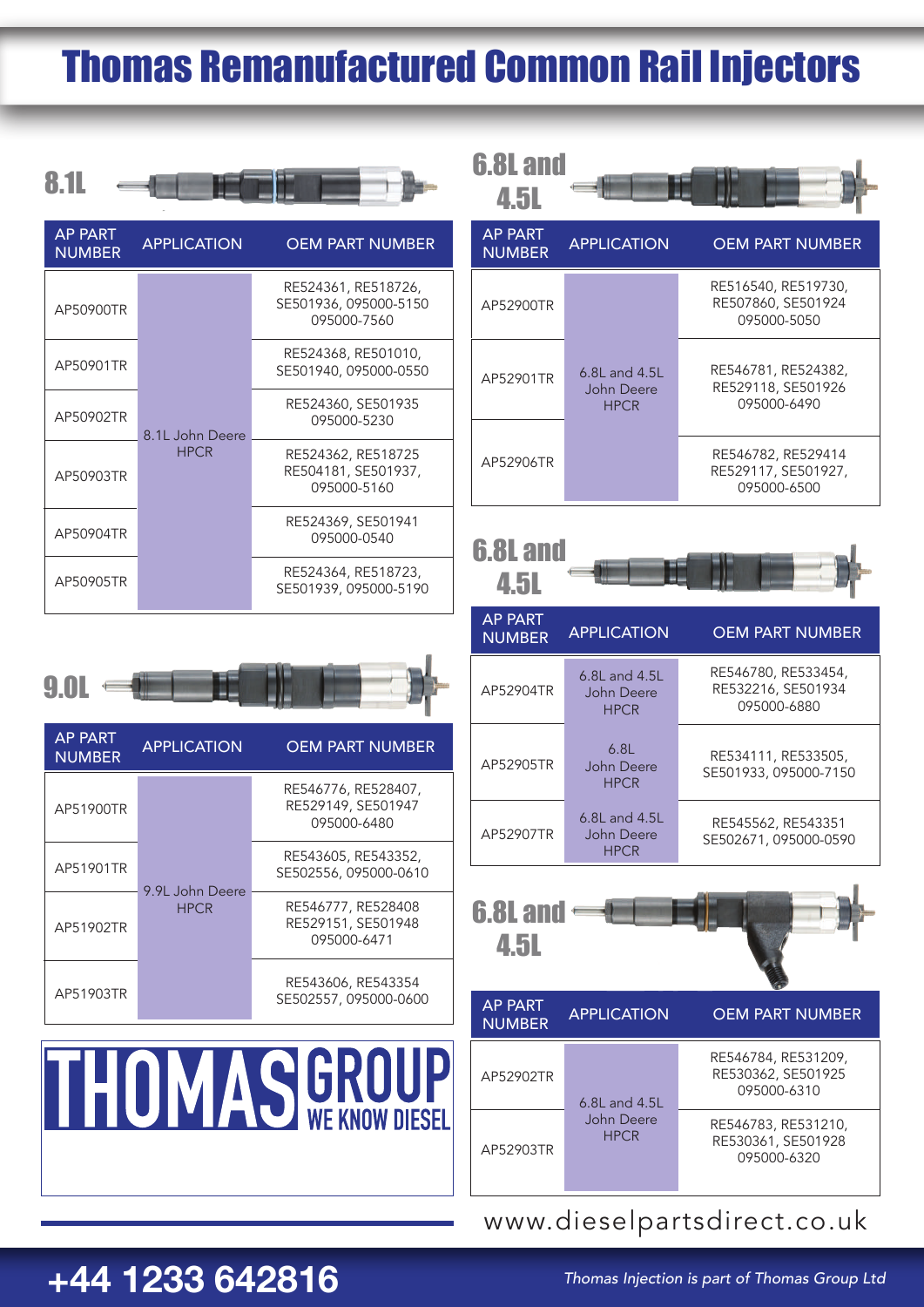# **THOMAS DISTRIBUTION**

Parker Racor OE Fuel Filters





#### **4.5L and 6.8L**

### **PFF51572**

Primary & Secondary Fuel Kit OEM Part Number: RE556406



### **PFF5551**

Primary & Secondary Fuel Kit OEM Part Number: RE525523, RE527961



Primary & Secondary Fuel Kit/Water Seperator Kit OEM Part Number: RE541746



ERACOR

**Irker** Racon

#### **PFFRK51216**

Water -Repelling PreScreen Filter OEM Part Number: RE502778



### **+44 1233 642816** *Thomas Distribution is part of Thomas Group Ltd*